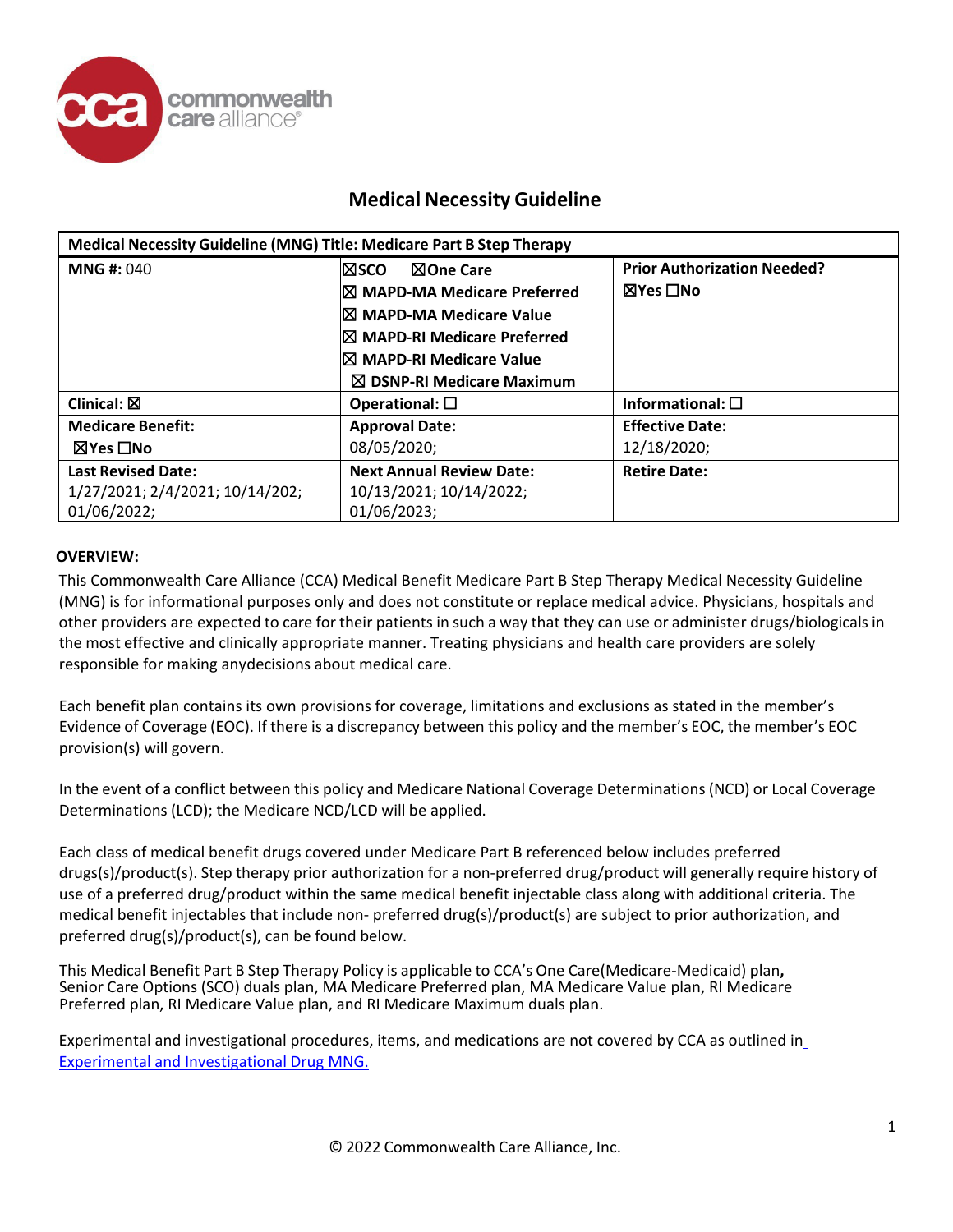

### **DECISION GUIDELINES:**

This CCA policy supplements Medicare Part B NCD, LCD, InterQual, and CCA drug/class-specific MNGs for determining coverage under Medicare Part B medical benefits. This policy implements a prior authorization or Step Therapy requirement for prescriptions or administrations of medical benefit drugs only.

A member cannot and will not be required under this policy to change a current drug/product

For the purposes of this policy, a current drug/product means the member has a paid claim or clear clinical documentation (non-sample) for the drug/product within the past 365 days (claims look-backperiod).

### **DESCRIPTION OF SERVICES**:

Specific classes of medical benefit drugs covered under Medicare Part B will include non-preferred therapies that require prior authorization. Prior authorization for a non-preferred therapy will generally require history of use of a preferred therapy within the same medical benefit injectable class, among other criteria. If a provider administers a non-preferred therapy without obtaining prior authorization, CCA may deny the claim for the non-preferred therapy.

CCA MNGs for specific Part B drugs include:

Select Biologic [Agents MNG](https://www.commonwealthcarealliance.org/ma/wp-content/uploads/2021/01/Select-Biologic-Agents-MNG-015-3.pdf) [Hyperlink](https://www.commonwealthcarealliance.org/ma/wp-content/uploads/2021/04/Hyaluronic-acid-knee-injections-MNG-58-2.pdf) to HA Knee MNG

### **MEDICAL THERAPEUTIC DRUG CLASSES**

There are specific classes of medical benefit drugs covered under Medicare Part B that will include preferred and nonpreferred drugs or products. The drugs or products may be biosimilars or products with multiple manufacturers. There are an increasing number of FDA approved biosimilar drugs/products available in marketplace. A biosimilar is a biological product approved based on data demonstrating that it is highly similar to an FDA- approved biological product, known as the reference product, and that there are no clinically significant differences between the biosimilar product and the reference product. Biosimilars produce equivalent therapeutic results and are lower cost than brand name alternatives. This policy only applies to biological agents being used for FDA approved indications. In instances where the preferred drug is unavailable, the non-preferred drug(s) may be requested and approved by CCA. Availability is defined by CCA as a regional or nationwide shortage of a drug that is not specific to a single distributor or provider.

This policy applies step therapy for the following drugs:

| <b>Class</b>     | <b>Drug Name</b> |
|------------------|------------------|
| <b>Biologics</b> | Bevacizumab      |
|                  | Epoetin alfa     |
|                  | Filgrastim       |
|                  | Infliximab       |
|                  | Pegfilgrastim    |
|                  | Rituximab        |
|                  | Trastuzumab      |
|                  |                  |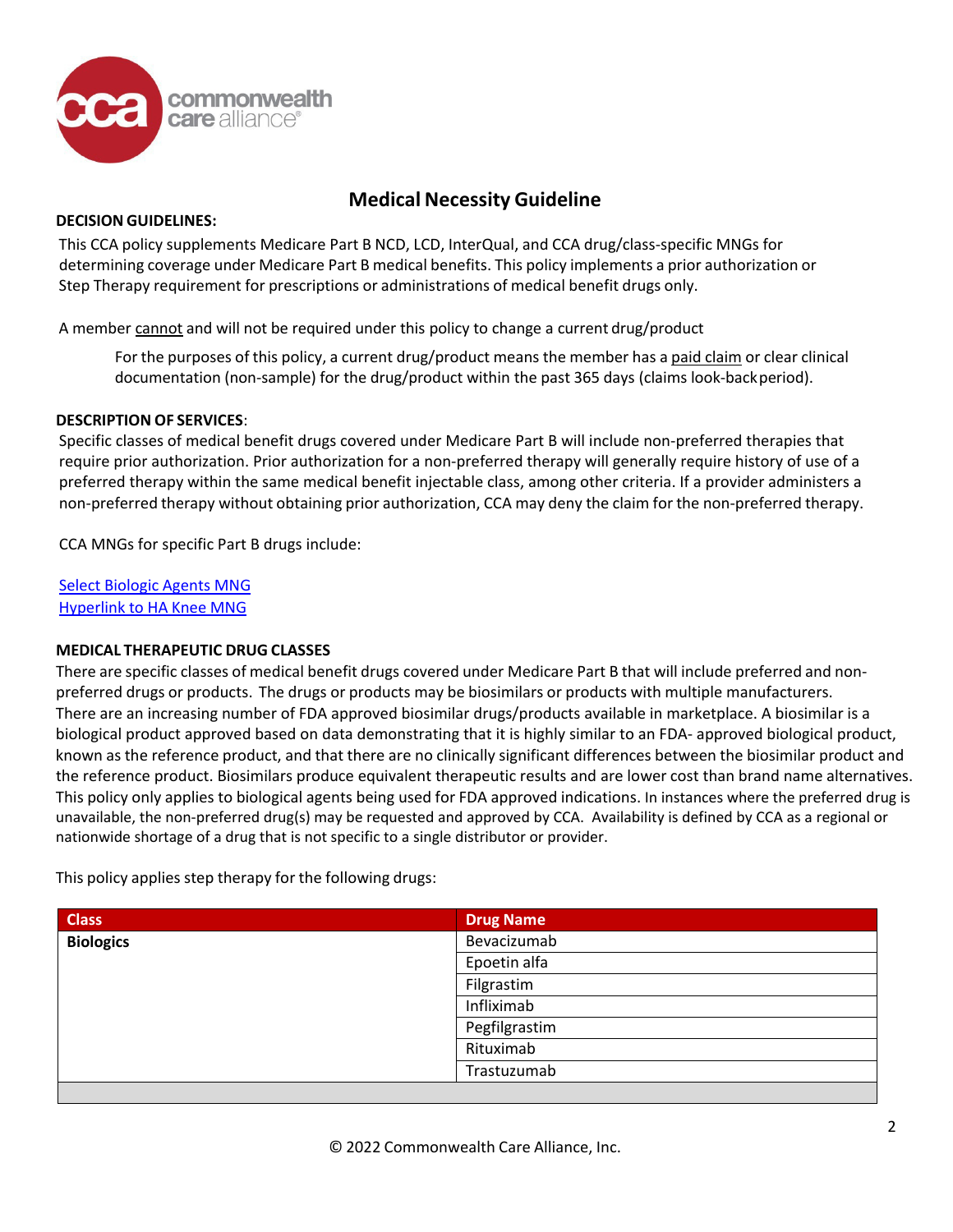

| <b>Hyaluronic Acid Derivatives</b> | Durolane    |
|------------------------------------|-------------|
|                                    | Euflexxa    |
|                                    | Gelsyn-3    |
|                                    | Supartz     |
|                                    | Gel One     |
|                                    | GenVisc 850 |
|                                    | Hyalgan     |
|                                    | Hymovis     |
|                                    | Monovisc    |
|                                    | Orthovisc   |
|                                    | Synojoynt   |
|                                    | Synvisc     |
|                                    | Synvisc One |
|                                    | Triluron    |

### **Preferred Drug List:** Click [Here](https://www.commonwealthcarealliance.org/ma/wp-content/uploads/2021/01/Medicare_PartB_StepTherapy_PreferredDrugList.pdf)

### **STEP THERAPY (NEW STARTS ONLY) DRUG CRITERIA**

### **BEVACIZUMAB**

### **PREFERRED DRUG(S): Mvasi (bevacizumab-awwb), Zirabev (bevacizumab-bvzr)**

- Non-preferred drug(s): Avastin® (bevacizumab)
- Non-preferred step therapy criteria:
	- Avastin<sup>®</sup> (bevacizumab) may be used when the criteria listed under one of the following Sections I, II, III are satisfied:

### I. All of the following:

- A. History of use of Mvasi (bevacizumab-awwb) and Zirabev (bevacizumab-bvzr) resulting in minimal clinical response **AND**
- B. Physician attestation that in their clinical opinion the clinical response would be expected to be superior with Avastin® (bevacizumab)
- II. All of the following:
- **OR**
- A. History of intolerance or adverse event to Mvasi (bevacizumab-awwb) and Zirabev (bevacizumab-bvzr)**AND**
- B. Physician attestation that in their clinical opinion the same intolerance or adverse event would not be expected to occur with Avastin® (bevacizumab)

### **AND**

C. For members who are unable to tolerate Mvasi (bevacizumab-awwb) and Zirabev (bevacizumab-bvzr) or in the rare instance that they are contraindicated for a member, documentation is required and must indicate the reason why the member cannot use Mvasi (bevacizumab-awwb) and Zirabev (bevacizumabbvzr).

### **OR**

III. Use of requested non-preferred drug(s) within the past 365 days.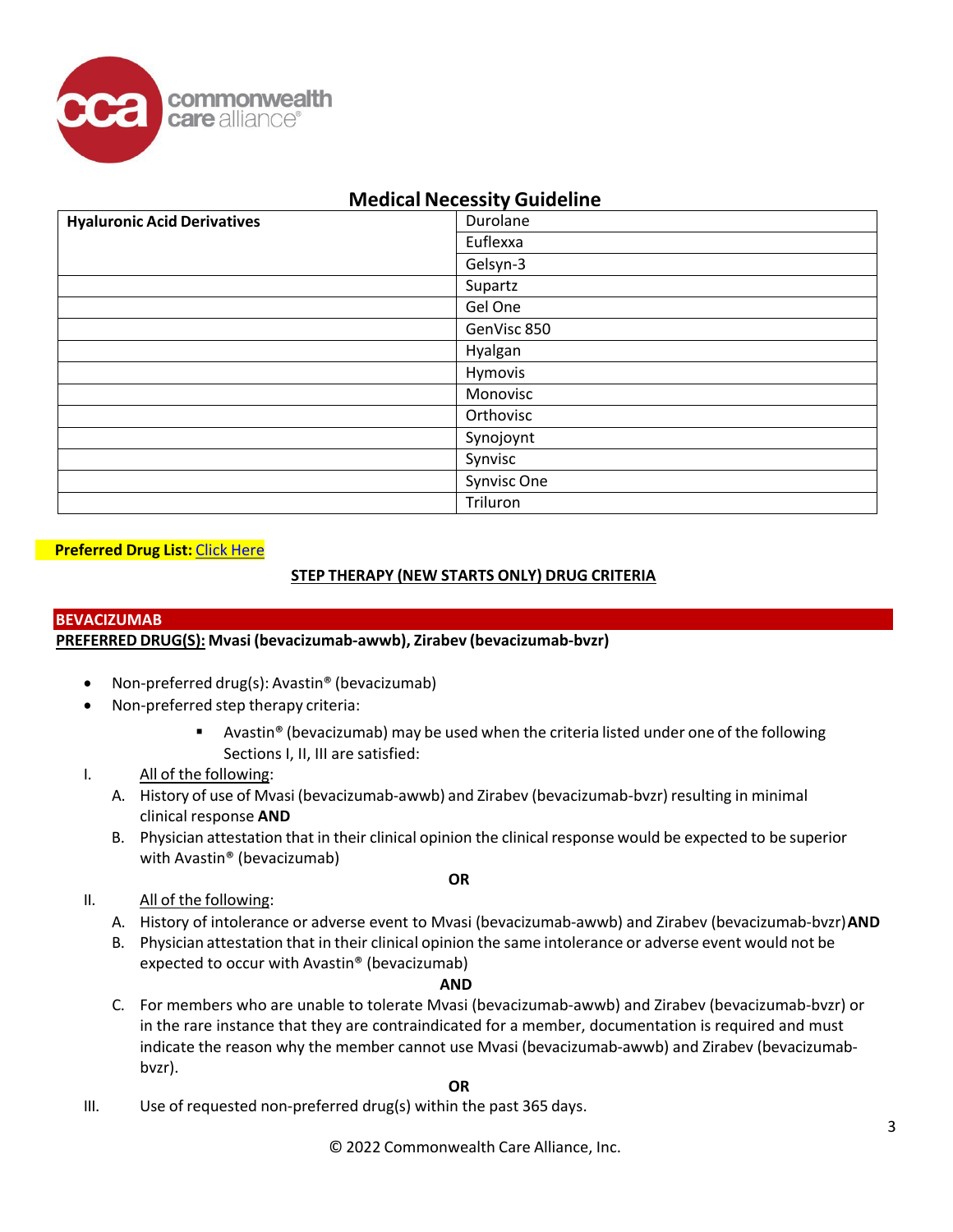

| Code  | Description $*(mg =$ milligram)             |
|-------|---------------------------------------------|
| J9035 | Injection, Avastin® (bevacizumab), 10mg     |
| Q5107 | Injection, Mvasi (bevacizumab-awwb), 10mg   |
| Q5118 | Injection, Zirabev (bevacizumab-bvzr), 10mg |

### **EPOETIN ALFA**

### **PREFERRED DRUG(S): Retacrit(epoetin alfa-epbx)**

- Non-Preferred Drug(s): Epogen®(epoetin alfa), Procrit®(epoetin alfa)
- Non-Preferred Step Therapy criteria:
	- Epogen®(epoetin alfa), Procrit®(epoetin alfa) may be used when the criteria listed under one of the following sections I, II, III are satisfied:
- I. All of the following:
	- A. History of use of Retacrit (epoetin alfa-epbx) resulting in minimal clinical response AND
	- B. Physician attestation that in their clinical opinion the clinicalresponse would be expected to be superior with Epogen®(epoetin alfa), Procrit®(epoetin alfa)

### **OR**

- II. All of the following:
	- A. History of intolerance or adverse event to Retacrit(epoetin alfa-epbx) **AND**
	- B. Physician attestation that in their clinical opinion the same intolerance or adverse event would not be expected to occur with Epogen®(epoetin alfa), Procrit®(epoetin alfa) **AND**
	- C. For members who are unable to tolerate Retacrit (epoetin alfa-epbx) or in the rare instance that Retacrit (epoetin alfa-epbx) is contraindicated for a member, documentation isrequired and must clearly indicate the reason why the member cannot use Retacrit (epoetin alfa-epbx)

**OR**

III. Use of requested non-preferred drug(s) within the past 365 days.

### **HCPCS CODES**

| .     |                                                        |
|-------|--------------------------------------------------------|
| Code  | <b>Description</b>                                     |
| J0885 | Injection, Epogen®/Procrit® (epoetin alfa), 1000 units |
| Q5106 | Injection, Retacrit (epoetin alfa-epbx), 1000 units    |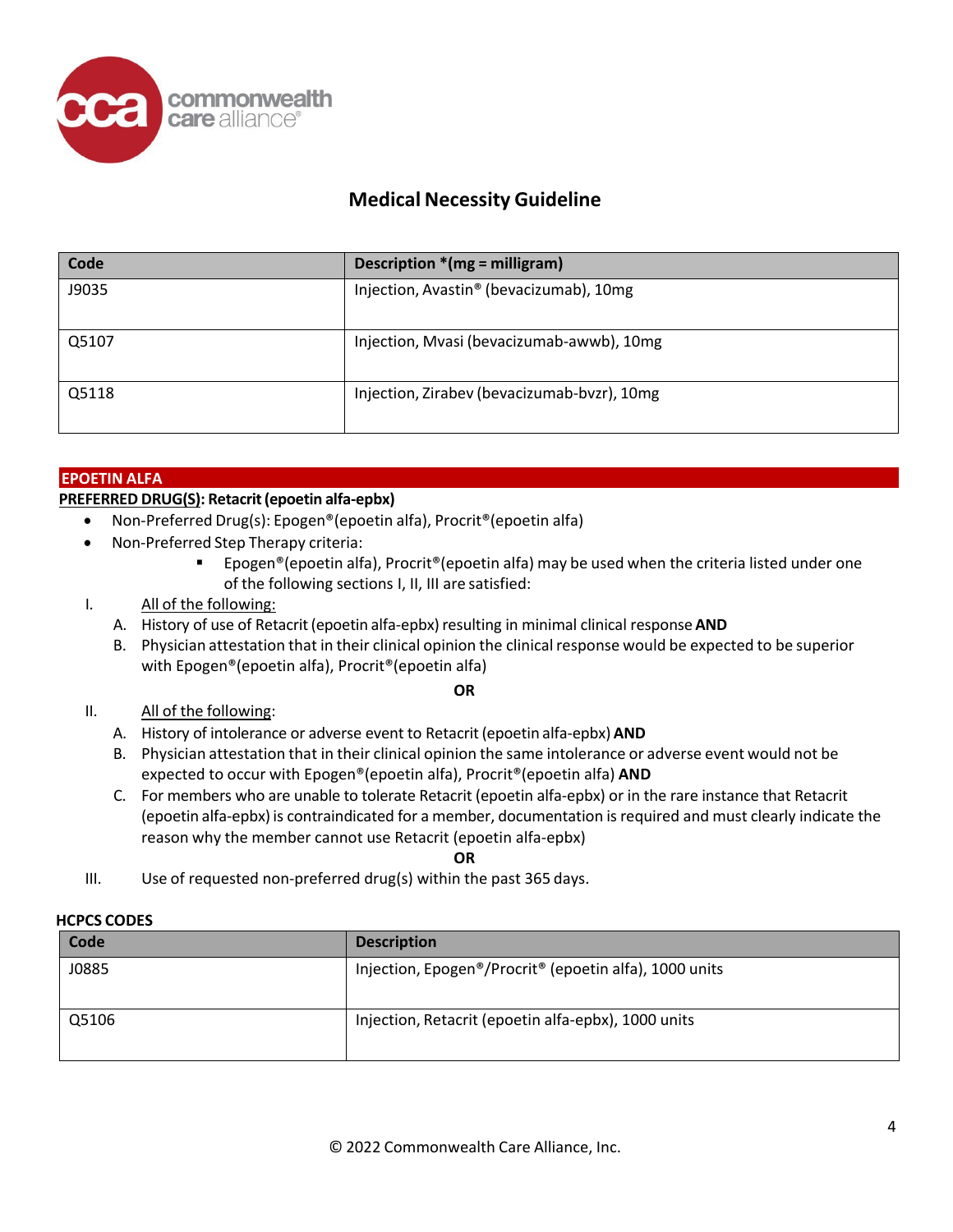

### **Hyaluronic Acid (HA) Derivatives**

### **PREFERRED DRUG(S): Durolane, Euflexxa, Gelsyn-3, Supartz**

- Non-preferred drug(s): Gel One, GenVisc 850, Hyalgan, Hymovis, Monovisc, Orthovisc, Synojoynt, Synvisc, Synvisc One, Trivisc, Triluron, and VISCO-3
- Non-preferred step therapy criteria: Non-preferred HA derivatives may be used when the criteria under one of the following sections I, II, III are satisfied:
- I. All of the following:
	- A. History of a completed trial of Durolane, Euflexxa, Gelsyn-3, or Supartz resulting in minimal clinical response**AND**
	- B. Physician attestation that in their clinical opinion the clinical response would be expected to be superior with the non-preferred drugs
		- **OR**

- II. All the following:
	- A. History of intolerance or adverse event to Durolane, Euflexxa, Gelsyn-3, or Supartz

### **AND**

B. Physician attestation that in their clinical opinion the same intolerance or adverse event would not be expected to occur with Gel One, GenVisc 850, Hyalgan, Hymovis, Monovisc, Orthovisc, Synojoynt, Synvisc, Synvisc One, and Triluron

### **AND**

C. For members who are unable to tolerate Durolane, Euflexxa, Gelsyn-3, or Supartz or in the instance that the preferred products above are contraindicated for a member, documentation is required and must indicate the reason why the member cannot take one of the above preferred products. The rationale must be clearly documented.

### **OR**

III. Use of requested non-preferred drug(s) within the past 365 days.

### **HCPCS CODES:**

| Code  | Description * (mg = milligram)                                             |
|-------|----------------------------------------------------------------------------|
| J7318 | Hyaluronan or derivative, Durolane, for intra-articular injection, 1 mg    |
| J7320 | Hyaluronan or derivative, Genvsic 850, for intra-articular injection, 1 mg |
| J7321 | Hyaluronan or derivative, Hyalgan or Supartz, for intra-articular          |

| J7322 | Hyaluronan or derivative, Hymovis, for intra-articular injection, 1 mg |
|-------|------------------------------------------------------------------------|
|       |                                                                        |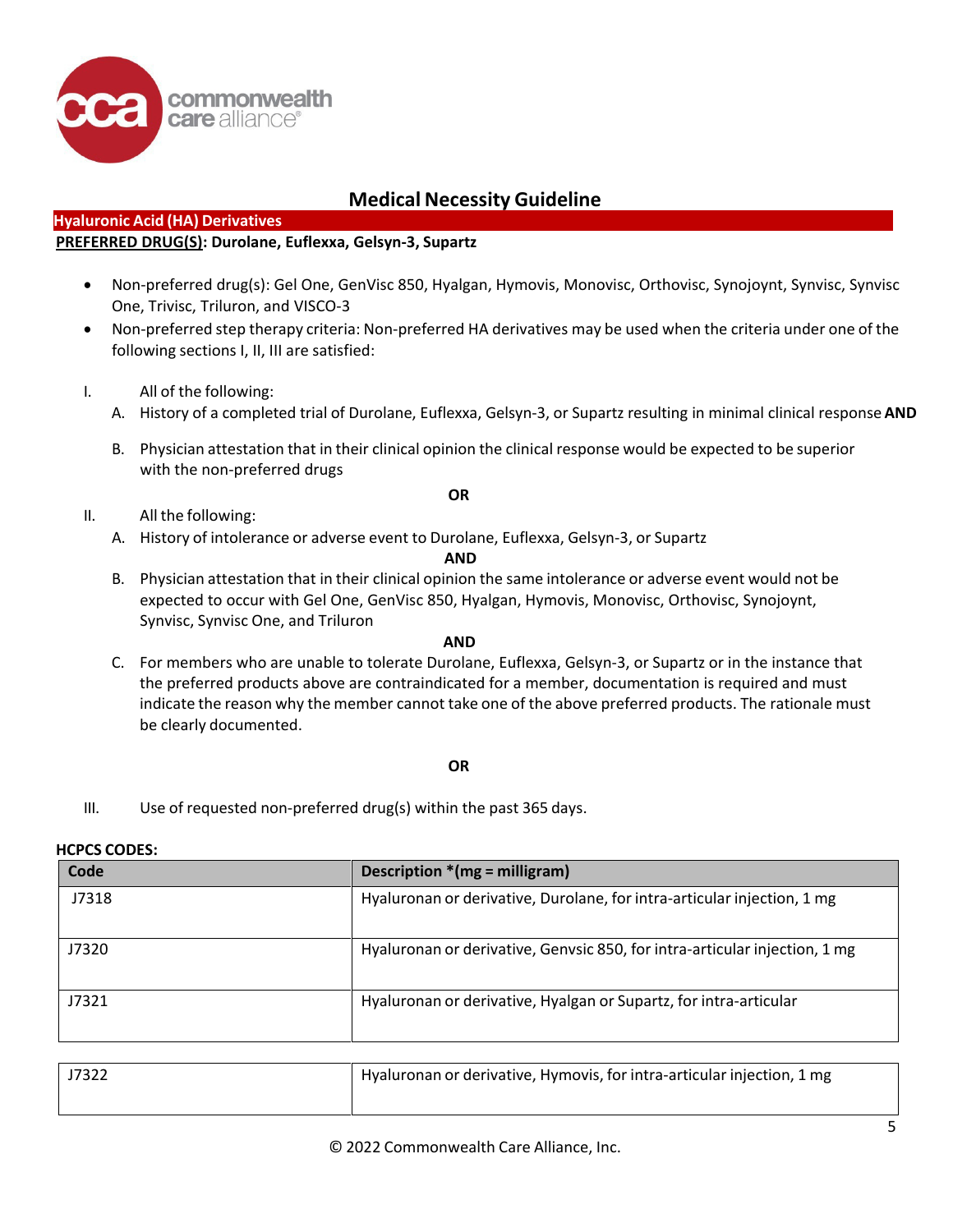

| J7323 | Hyaluronan or derivative, Euflexxa, for intra-articular injection, per dose                         |
|-------|-----------------------------------------------------------------------------------------------------|
| J7324 | Hyaluronan or derivative, Orthovisc, for intra-articular injection, per dose                        |
| J7325 | Hyaluronan or derivative, Synvisc or Synvisc-One, for intra-articular injection,<br>1 <sub>mg</sub> |
| J7326 | Hyaluronan or derivative, Gel-One, for intra-articular injection, per dose                          |
| J7327 | Hyaluronan or derivative, Monovisc, for intra-articular injection, per dose                         |
| J7328 | Hyaluronan or derivative, GELSYN-3, for intra-articular injection, 0.1 mg                           |
| J7329 | Hyaluronan or derivative, Trivisc, for intra-articular injection, 1 mg                              |
| J7331 | Hyaluronan or derivative, Synojoynt, for intra-articular injection, 1 mg                            |
| J7332 | Hyaluronan or derivative, Triluron, for intra-articular injection, 1 mg                             |
| J7333 | Hyaluronan or derivative, VISCO-3, for intra-articular injection, 1 mg                              |

### **INFLIXIMAB**

### **PREFERRED DRUG(S): Renflexis(infliximab-abda)**

- Non-preferred drug(s): Remicade® (infliximab), Inflectra (infliximab-dyyb), Avsola (infliximab-axxq)
- Non-preferred step therapy criteria:
	- Remicade® (infliximab), Inflectra (infliximab-dyyb), Avsola (infliximab-axxq) may be used when the criteria listed under one of the following sectionsI, II, III are satisfied:
- I. All of the following:
	- A. Trial of at least 14 weeks of Renflexis (infliximab-abda) resulting in minimal clinical response to therapy and residual disease activity **AND**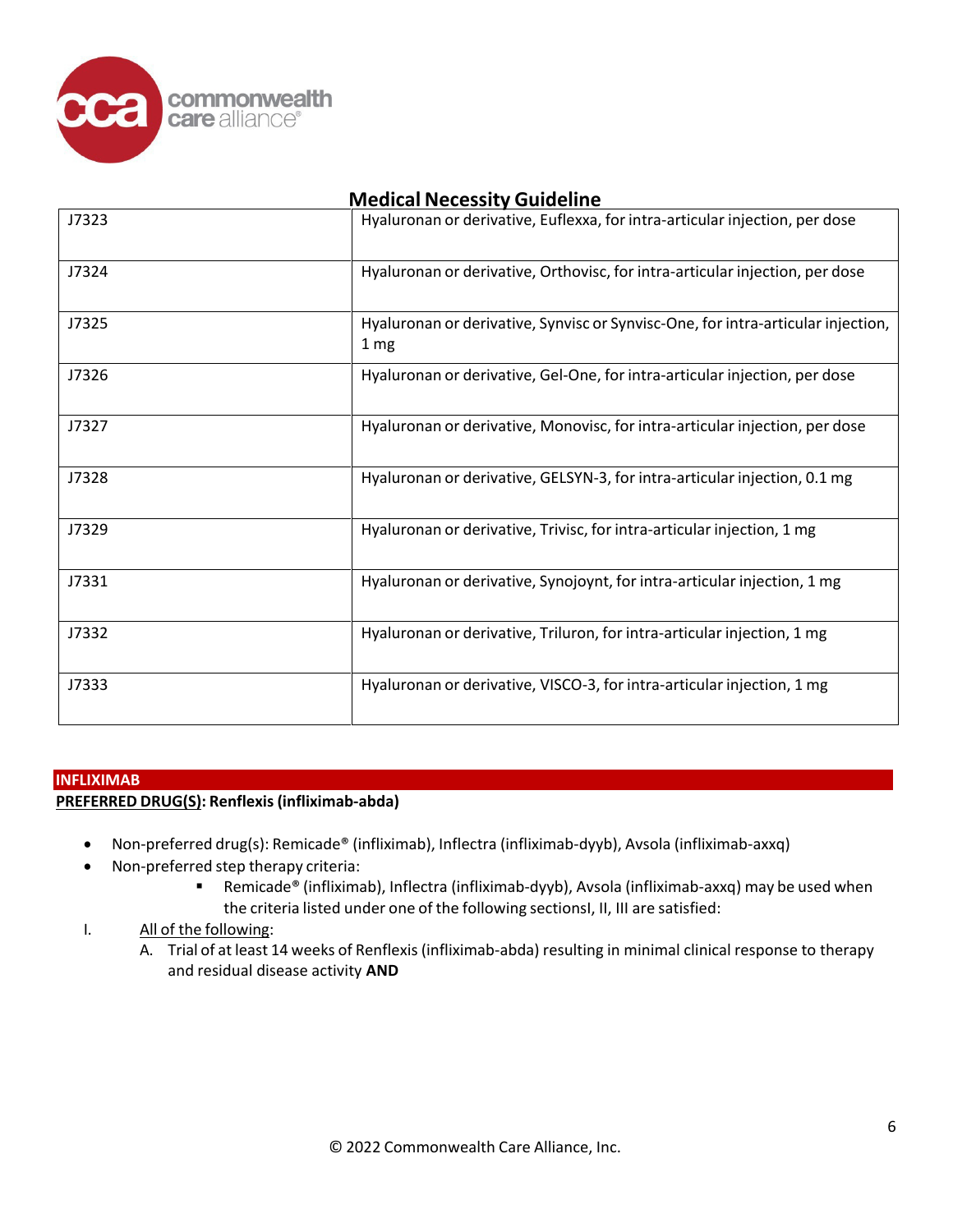

**OR**

B. Physician attestation that in their clinical opinion the clinical response would be expected to be superior with Remicade® (infliximab), Inflectra (infliximab-dyyb), Avsola (infliximab-axxq) rather than with Renflexis(infliximab-abda)

### II. All of the following:

- A. History of intolerance or adverse event to Renflexis (infliximab-abda) **AND**
- B. Physician attestation that in their clinical opinion the same intolerance or adverse event would not be expected to occur with Remicade® (infliximab), Inflectra (infliximab-dyyb), Avsola (infliximab-axxq **AND**
- C. For members who are unable to tolerate Renflexis (infliximab-abda) or in the instance that the preferred product(s) above are contraindicated for a member, documentation is required and must clearly indicate the reason why the member cannot take one of the above preferred product(s).

**OR**

III. Use of requested non-preferred drug(s) within the past 365 days.

| Code  | Description *(mg = milligram)                            |
|-------|----------------------------------------------------------|
| J1745 | Injection, infliximab (Remicade®), 10mg                  |
| Q5103 | Injection, infliximab-dyyb, biosimilar (Inflectra), 10mg |
| Q5104 | Injection, infliximab-abda, biosimilar (Renflexis), 10mg |
| Q5121 | Injection, infliximab-axxq, biosimilar (Avsola), 10mg    |

### **FILGRASTIM: SHORT-ACTING**

### **PREFERRED DRUG(S): Nivestym (filgrastim-aafi), Zarxio (filgrastim-sndz)**

- Non-preferred drug(s): Granix (filgrastim-tbo), Neupogen® (filgrastim)
- Non-preferred step therapy criteria:
	- Granix (filgrastim-tbo), Neupogen® (filgrastim) may be used when the criteria listed under one of the following Sections I, II, and III are satisfied:
- I. Both of the following:
	- A. History of use of Nivestym (filgrastim-aafi) and Zarxio (filgrastim-sndz) resulting in minimal clinical response to therapy **AND**
	- B. Physician attestation that in their clinical opinion the clinical response would be expected to be superior with Granix (filgrastim-tbo), Neupogen® (filgrastim)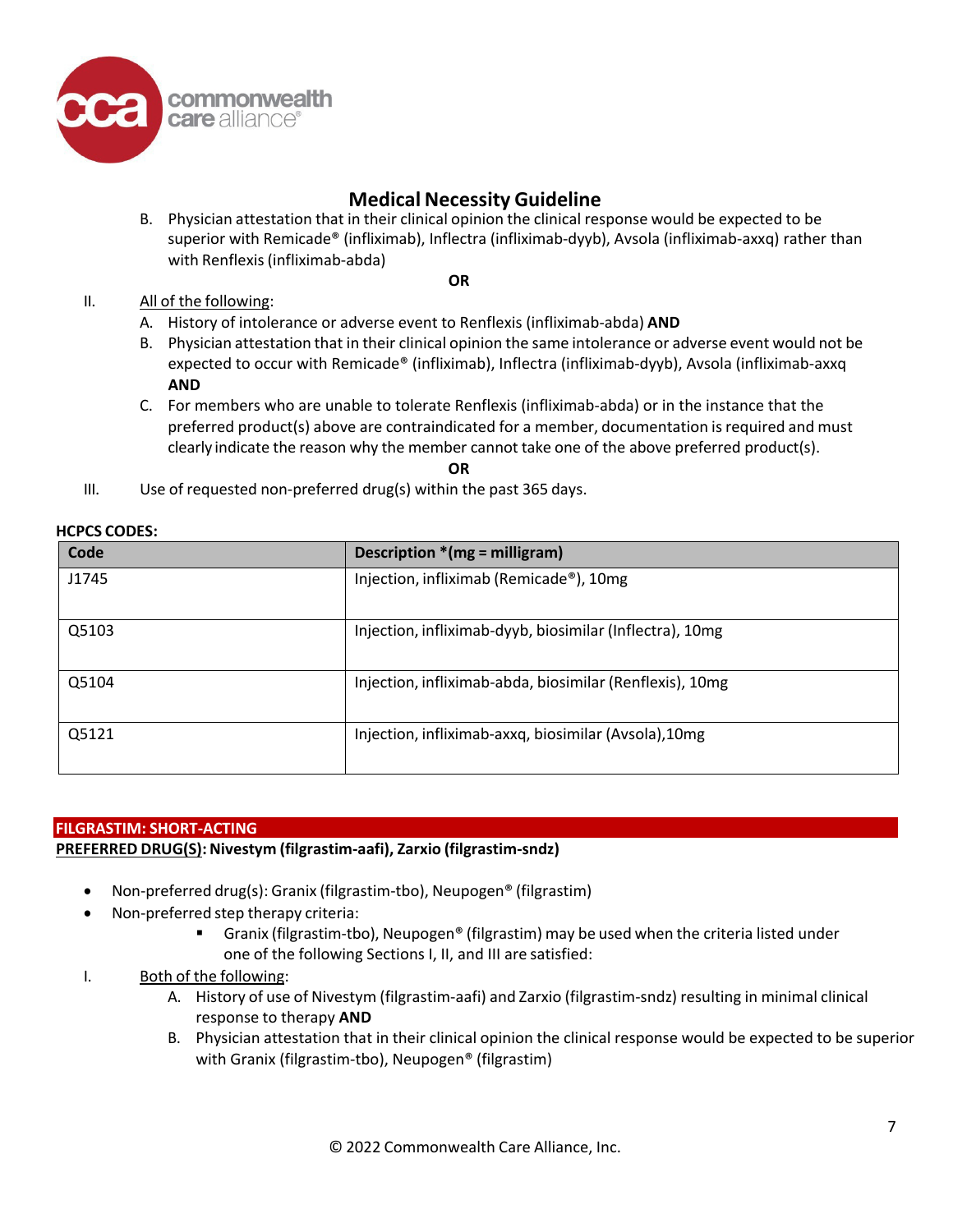

**OR**

### II. All of the following:

- A. History of Nivestym (filgrastim-aafi) and Zarxio (filgrastim-sndz) intolerance or adverse event to Nivestym (filgrastim-aafi) and Zarxio (filgrastim-sndz) **AND**
- B. Physician attestation that in their clinical opinion the same intolerance or adverse event would not be expected to occur with Granix (filgrastim-tbo), Neupogen® (filgrastim) **AND**
- C. For members who are unable to tolerate Nivestym (filgrastim-aafi) and Zarxio (filgrastim-sndz) or in the rare instance that Nivestym (filgrastim-aafi) and Zarxio (filgrastim-sndz) are contraindicated for a member, documentation is required and must clearly indicate the reason why the member cannot use Nivestym (filgrastim-aafi) and Zarxio (filgrastim-sndz)

**OR**

III. Use of requested non-preferred drug(s) within the past 365 days.

| Code  | Description (*mcg = microgram)                                 |
|-------|----------------------------------------------------------------|
| J1442 | Injection, filgrastim (G-CSF), (Neupogen <sup>®</sup> ), 1 mcg |
| J1447 | Injection, filgrastim-tbo, (Granix), 1 mcg                     |
| Q5101 | Injection, filgrastim-sndz, (Zarxio), 1 mcg                    |
| Q5110 | Injection, filgrastim-aafi, (Nivestym), 1 mcg                  |

### **HCPCS CODES**

### **PEGFILGRASTIM: LONG ACTING**

### **PREFFERRED DRUGS: Fulphilia (pegfilgrastim-jmdb), Ziextenzo (pegfilgrastim-bmez)**

- Non-preferred drug(s): Neulasta® (pegfilgrastim), Udenyca (pegfilgrastim-cbqv), Nyvepria (pegfilgrastim-apgf)
- Non-preferred step therapy criteria:
	- Neulasta® (pegfilgrastim), Udenyca (pegfilgrastim-cbqv), Nyvepria (pegfilgrastim-apgf) may be used when the criteria listed under one of the following Sections I, II, III are satisfied:
- IV. All of the following:
	- A. History of use of Fulphilia (pegfilgrastim-jmdb) and Ziextenzo (pegfilgrastim-bmez) resulting in minimal clinical response**AND**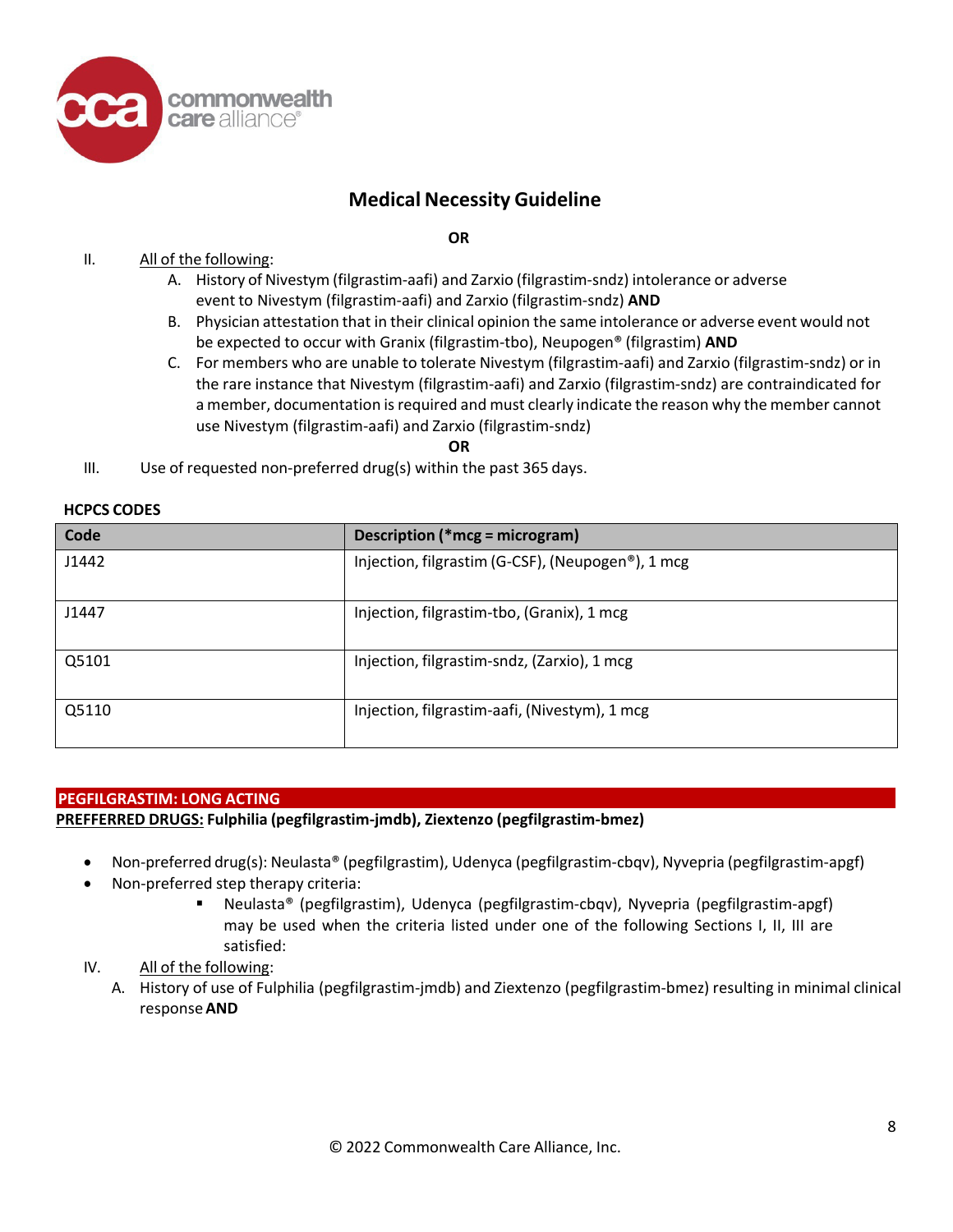

B. Physician attestation that in their clinical opinion the clinical response would be expected to be superior with Neulasta® (pegfilgrastim), Udenyca (pegfilgrastim-cbqv), Nyvepria (pegfilgrastim-apgf)

**OR**

### V. All the following:

- A. History of intolerance or adverse event to Fulphilia (pegfilgrastim-jmdb) and Ziextenzo (pegfilgrastim-bmez)**AND**
- B. Physician attestation that in their clinical opinion the same intolerance or adverse event would not be expected to occur with Neulasta® (pegfilgrastim), Udenyca (pegfilgrastim-cbqv), Nyvepria (pegfilgrastimapgf) **AND**
- C. For members who are unable to tolerate Fulphilia (pegfilgrastim-jmdb) and Ziextenzo (pegfilgrastim-bmez) or in the rare instance that Fulphila (pegfilgrastim-jmdb) and Ziextenzo (pegfilgrastim-bmez) are contraindicated for a member, documentation is required and must clearly indicate the reason why the member cannot use Fulphilia (pegfilgrastim-jmdb) and Ziextenzo (pegfilgrastim-bmez)

**OR**

VI. Use of requested non-preferred drug(s) within the past 365 days.

| Code  | Description $*(mg = milligram)$                   |
|-------|---------------------------------------------------|
| J2505 | Injection, pegfilgrastim, (Neulasta) 6 mg         |
| Q5108 | Injection, pegfilgrastim-jmdb, (Fulphila), 0.5 mg |
| Q5111 | Injection, pegfilgrastim-cbqv, (Udenyca), 0.5 mg  |
| Q5120 | Injection, pegfilgrastim-bmez, (Ziextenzo), 0.5mg |
| Q5122 | Injection, pegfilgrastim-apgf, (Nyvepria), 0.5mg  |

### **HCPCS CODES**

### **TRASTUZUMAB**

### **PREFERRED DRUG(S): Ogivri (trastuzumab-dkst)**

- Non-Preferred Drug(s): Herceptin® (trastuzumab), Herzuma (trastuzumab-pkrb), Kanjinti (trastuzumabanns),Ontruzant (trastuzumab-dttb), Trazimera (rastuzumab-qyyp)
- Non-Preferred Step Therapy criteria:

Herceptin® (trastuzumab), Herzuma (trastuzumab-pkrb), Kanjinti (trastuzumab-anns), Ontruzant (trastuzumab-dttb), Trazimera (rastuzumab-qyyp) may be used when the criteria listed under one of the following Sections I, II, III are satisfied:

I. All of the following: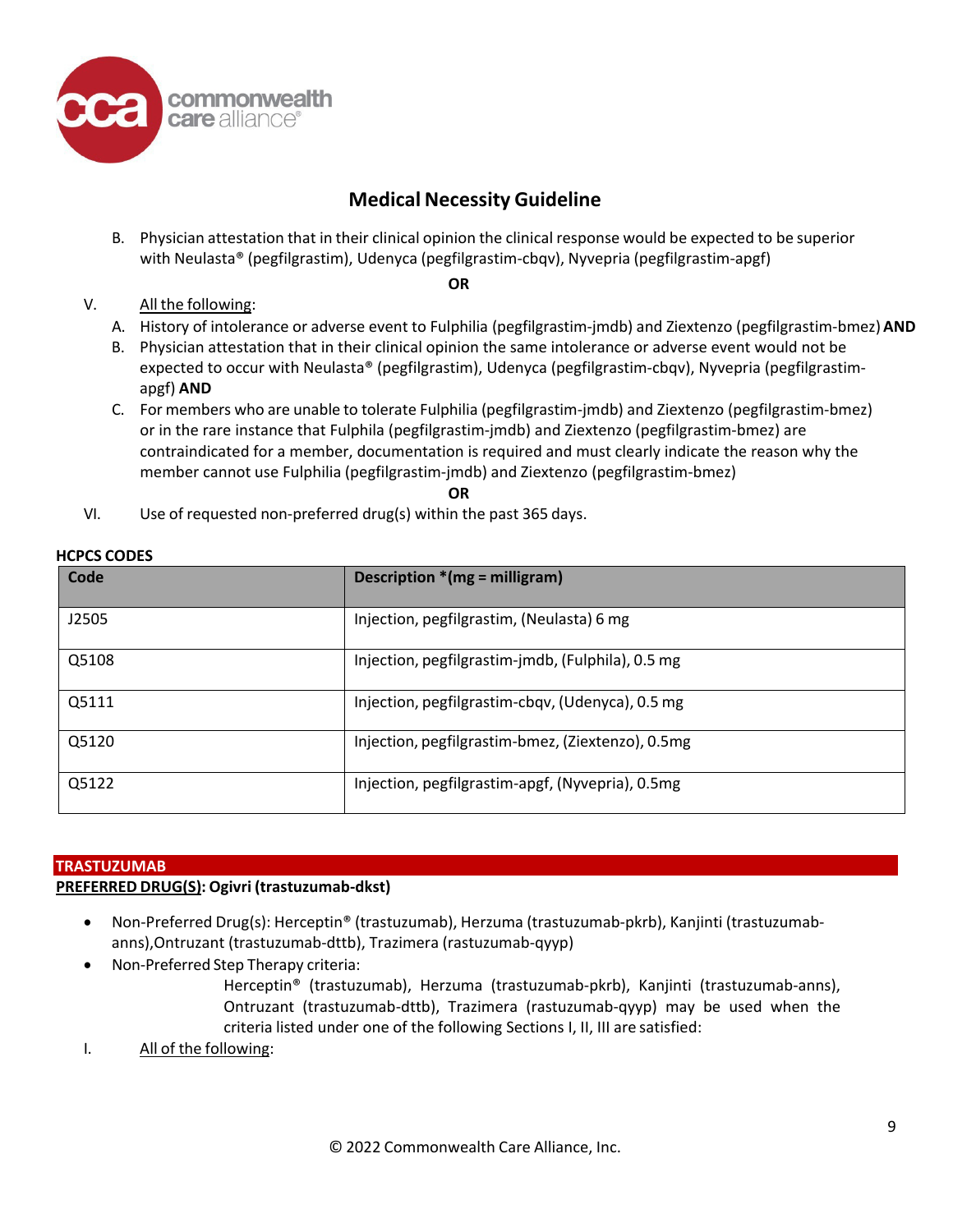

- A. History of use of Ogivri (trastuzumab-dkst) resulting in minimal clinical response**AND**
- B. Physician attestation that in their clinical opinion the clinical response would be expected to be superior with Herceptin® (trastuzumab), Herzuma (trastuzumab-pkrb), Kanjinti (trastuzumab-anns), Ontruzant (trastuzumab-dttb), and Trazimera (rastuzumab-qyyp)

### **OR**

### II. All of the following:

- A. History of intolerance or adverse event to Ogivri (trastuzumab-dkst) **AND**
- B. Physician attestation that in their clinical opinion the same intolerance or adverse event would not be expected to occur with Herceptin® (trastuzumab), Herzuma (trastuzumab-pkrb), Kanjinti (trastuzumabanns), Ontruzant (trastuzumab-dttb), Trazimera (rastuzumab-qyyp) **AND**
- C. For members who are unable to tolerate Ogivri (trastuzumab-dkst) or in the rare instance that Ogivri (trastuzumab-dkst) is contraindicated for a member, documentation isrequired and must clearly indicate the reason why the member cannot use Ogivri (trastuzumab-dkst)

**OR**

III. Use of requested non-preferred drug(s) within the past 365 days.

### **HCPCS CODES**

| Code  | Description * (mg = milligrams)                       |
|-------|-------------------------------------------------------|
| J9355 | Injection, Herceptin <sup>®</sup> (trastuzumab), 10mg |
| Q5112 | Injection, Ontruzant (trastuzumab-dttb), 10mg         |
| Q5113 | Injection, Herzuma (trastuzumab-pkrb), 10mg           |
| Q5114 | Injection, Ogivri (trastuzumab-dkst), 10mg            |
| Q5116 | Injection, Trazimera (rastuzumab-qyyp), 10mg          |
| Q5117 | Injection, Kanjinti (trastuzumab-anns), 10mg          |

### **RITUXIMAB**

### **PREFERRED DRUG: Truxima (rituximab-abbs), Ruxience (rituximab-pvvr)**

- Non-Preferred Drug(s): Rituxan®(rituximab), Riabni (rituximab-arrx)
- Non-Preferred Step Therapy criteria:
	- Rituxan®(rituximab), Riabni (rituximab-arrx) may be used when the criteria listed under one of the following sections I, II, III are satisfied:

### I. All of the following:

- A. History of use of Truxima (rituximab-abbs) and Ruxience (rituximab-pvvr) resulting in minimal clinical response **AND**
- B. Physician attestation that in their clinical opinion the clinical response would be expected to be superior with Rituxan®(rituximab), Riabni (rituximab-arrx)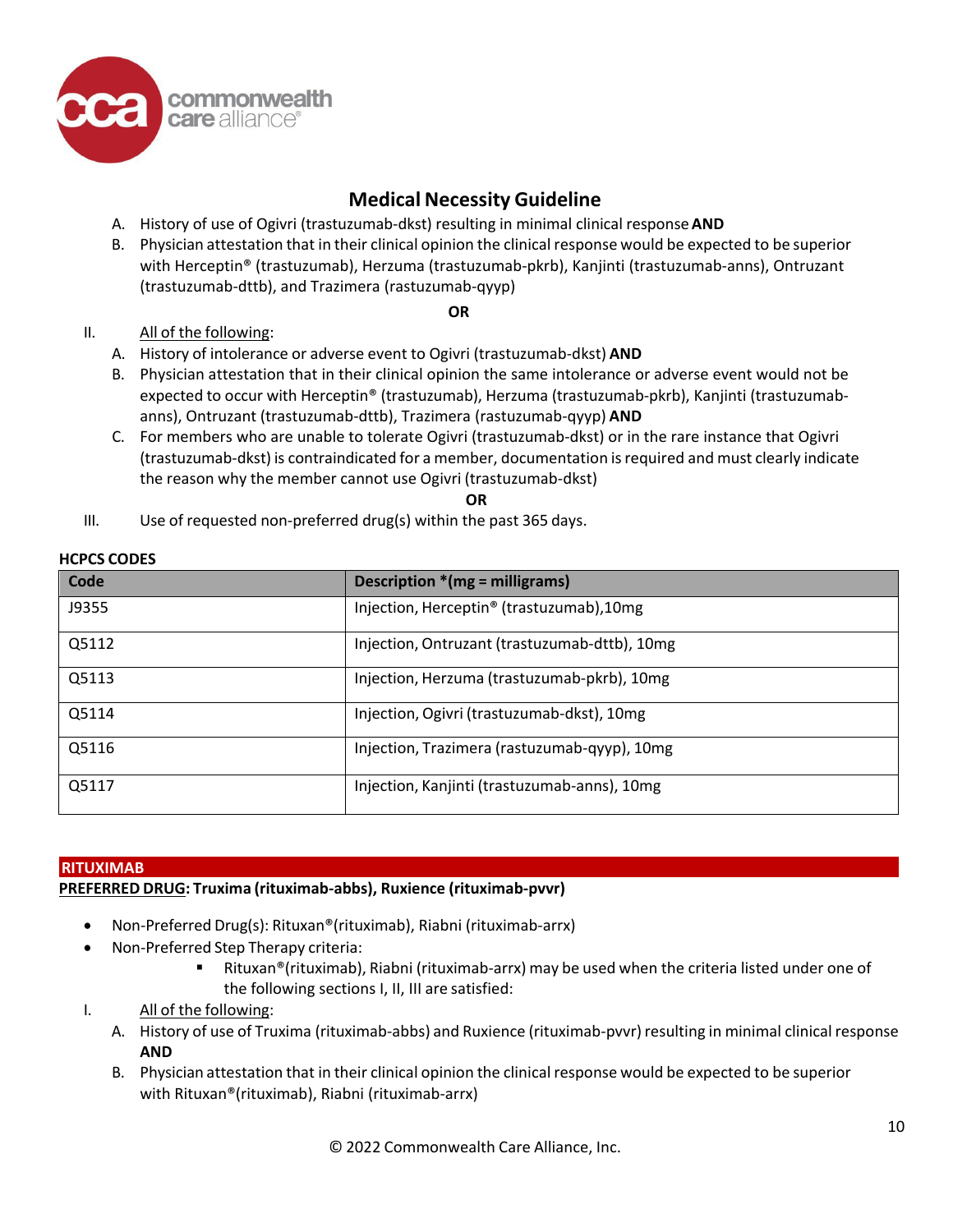

### **OR**

- II. All of the following:
	- A. History of intolerance or adverse event to Truxima (rituximab-abbs) and Ruxience (rituximab-pvvr) **AND**
	- B. Physician attestation that in their clinical opinion the same intolerance or adverse event would not be expected to occur with Rituxan®(rituximab), Riabni (rituximab-arrx) **AND**
	- C. For members who are unable to tolerate Truxima (rituximab-abbs) and Ruxience (rituximab-pvvr) or in the rare instance that Truxima (rituximab-abbs) and Ruxience (rituximab-pvvr) are contraindicated for a member, documentation is required and must clearly indicate the reason why the member cannot use Truxima (rituximab-abbs) and Ruxience (rituximab-pvvr)

**OR**

III. Use of requested non-preferred drug(s) within the past 365 days.

| Code  | Description * (mg = milligrams)            |
|-------|--------------------------------------------|
| J9312 | Injection, Rituxan® (rituximab), 10mg      |
| Q5115 | Injection, Truxima (rituximab-abbs), 10mg  |
| Q5119 | Injection, Ruxience (rituximab-pvvr), 10mg |
| Q5123 | Injection, Riabni (rituximab-arrx), 10mg   |

### **HCPCS CODES**

### **LIMITATIONS/EXCLUSIONS:**

Senior Care Options (Massachusetts Health Only-MHO) members.

### **Disclaimer:**

This Medical Necessity Guideline is not a rigid rule. As with all of CCA's criteria, the fact that a member does not meet these criteria does not, in and of itself, indicate that no coverage can be issued for these services. Providers are advised, however, that if they request services for any member who they know does not meet our criteria, the request should be accompanied by clear and convincing documentation of medical necessity. The preferred type of documentation is the letter of medical necessity, indicating that a request should be covered either because there is supporting science indicating medical necessity (supporting literature (full text preferred) should be attached to the request), or describing the member's unique clinical circumstances, and describing why this service or supply will be more effective and/or less costly than another service which would otherwise be covered. Note that both supporting scientific evidence and a description of the member's unique clinical circumstances will generally be required.

### **RELATED REFERENCES:**

1. [https://www.cms.gov/Medicare/Health-](https://www.cms.gov/Medicare/Health-Plans/HealthPlansGenInfo/Downloads/MA_Step_Therapy_HPMS_Memo_8_7_2018.pdf)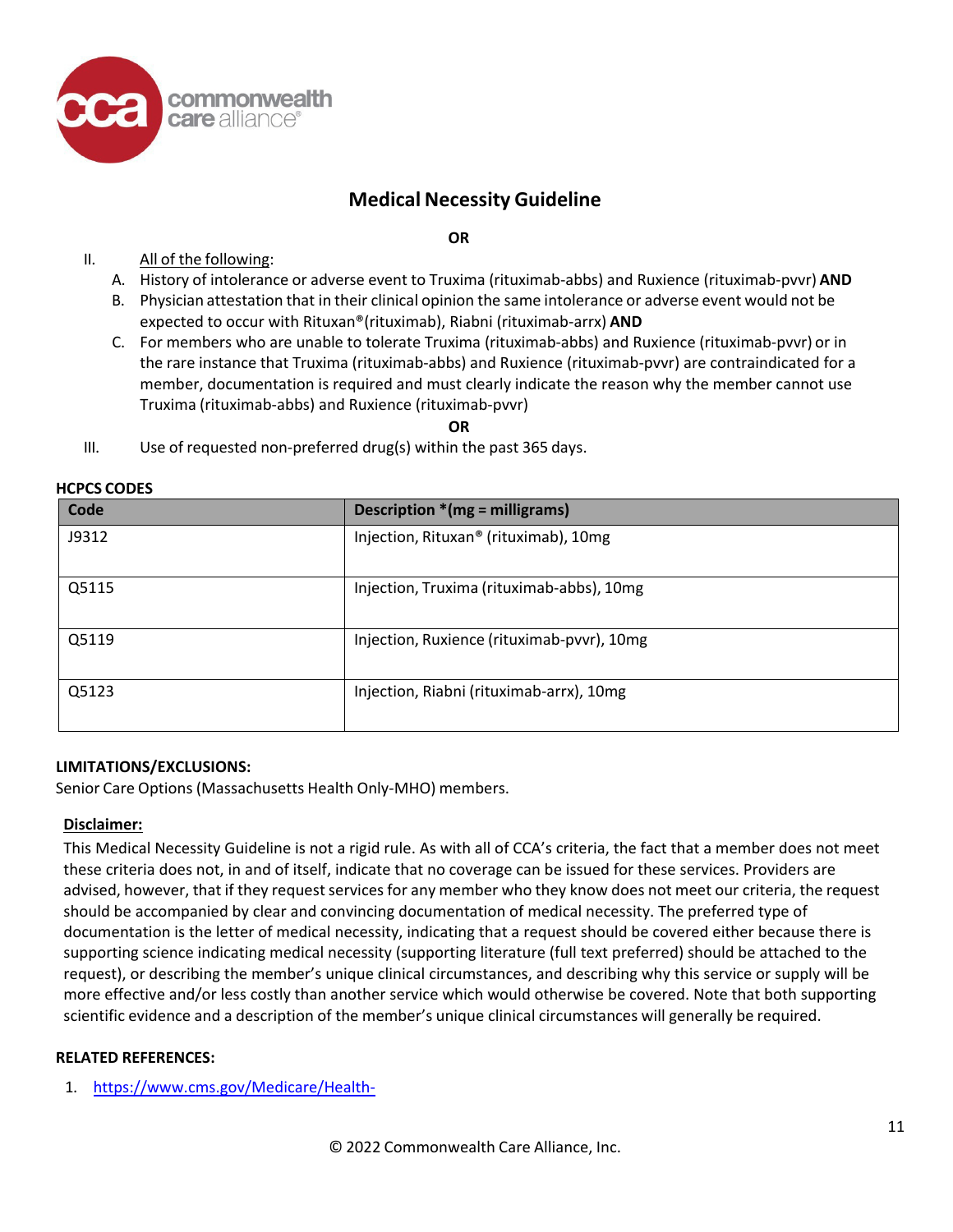commonwealth care alliance®

### **Medical Necessity Guideline**

[Plans/HealthPlansGenInfo/Downloads/MA\\_Step\\_Therapy\\_HPMS\\_Memo\\_8\\_7\\_2018.pdf](https://www.cms.gov/Medicare/Health-Plans/HealthPlansGenInfo/Downloads/MA_Step_Therapy_HPMS_Memo_8_7_2018.pdf)

- 2. [https://www.federalregister.gov/documents/2019/05/23/2019-10521/modernizing-part-d-and-medicare](https://www.federalregister.gov/documents/2019/05/23/2019-10521/modernizing-part-d-and-medicare-advantage-to-lower-drug-prices-and-reduce-out-of-pocket-expenses)[advantage-to-lower-drug-prices-and-reduce-out-of-pocket-expenses](https://www.federalregister.gov/documents/2019/05/23/2019-10521/modernizing-part-d-and-medicare-advantage-to-lower-drug-prices-and-reduce-out-of-pocket-expenses)
- 3. [https://www.cms.gov/newsroom/fact-sheets/medicare-advantage-prior-authorization-and-step-therapy-part-b](https://www.cms.gov/newsroom/fact-sheets/medicare-advantage-prior-authorization-and-step-therapy-part-b-drugs)[drugs](https://www.cms.gov/newsroom/fact-sheets/medicare-advantage-prior-authorization-and-step-therapy-part-b-drugs)
- 4. <https://www.cms.gov/Medicare/Coding/HCPCSReleaseCodeSets/HCPCS-Quarterly-Update>
- 5. <https://www.cms.gov/Medicare/Coding/HCPCSReleaseCodeSets/Alpha-Numeric-HCPCS>
- 6. <https://www.fda.gov/drugs/therapeutic-biologics-applications-bla/biosimilars>

### **ATTACHMENTS:**

**EXHIBIT A: Part B Step Therapy Preferred Drug List** Part B Step Therapy Preferred Drug List

### **REVISION LOG:**

| <b>REVISION</b><br><b>DATE</b> | <b>DESCRIPTION</b>                                                                                                                                                                                                                         |
|--------------------------------|--------------------------------------------------------------------------------------------------------------------------------------------------------------------------------------------------------------------------------------------|
| 9/23/2021                      | Nyvepria and Riabni added to policy (new biosimilars)<br>Changed Inflectra from preferred to non-preferred<br>Changed Ziextenzo and Ruxience from non-preferred to preferred<br>Added epoetin alfa (Epogen/Procrit) and Retacrit to policy |
| 12/27/2021                     | Added language related to drug shortages                                                                                                                                                                                                   |

### **APPROVALS:**

| Derek McFerran                             | Director, Pharmacy Program           |
|--------------------------------------------|--------------------------------------|
| <b>CCA Senior Clinical Lead [Print]</b>    | <b>Title [Print]</b>                 |
|                                            |                                      |
| Derek McFerran                             | 08/05/2020                           |
| <b>Signature</b>                           | Date                                 |
| Click here to enter text.                  |                                      |
| <b>CCA Senior Operational Lead [Print]</b> | <b>Title [Print]</b>                 |
|                                            |                                      |
| <b>Signature</b>                           | Date                                 |
|                                            |                                      |
| Lori Tishler                               | Sr. Vice President, Medical Services |
| <b>CCA CMO or Designee [Print]</b>         | Title [Print]                        |
|                                            |                                      |